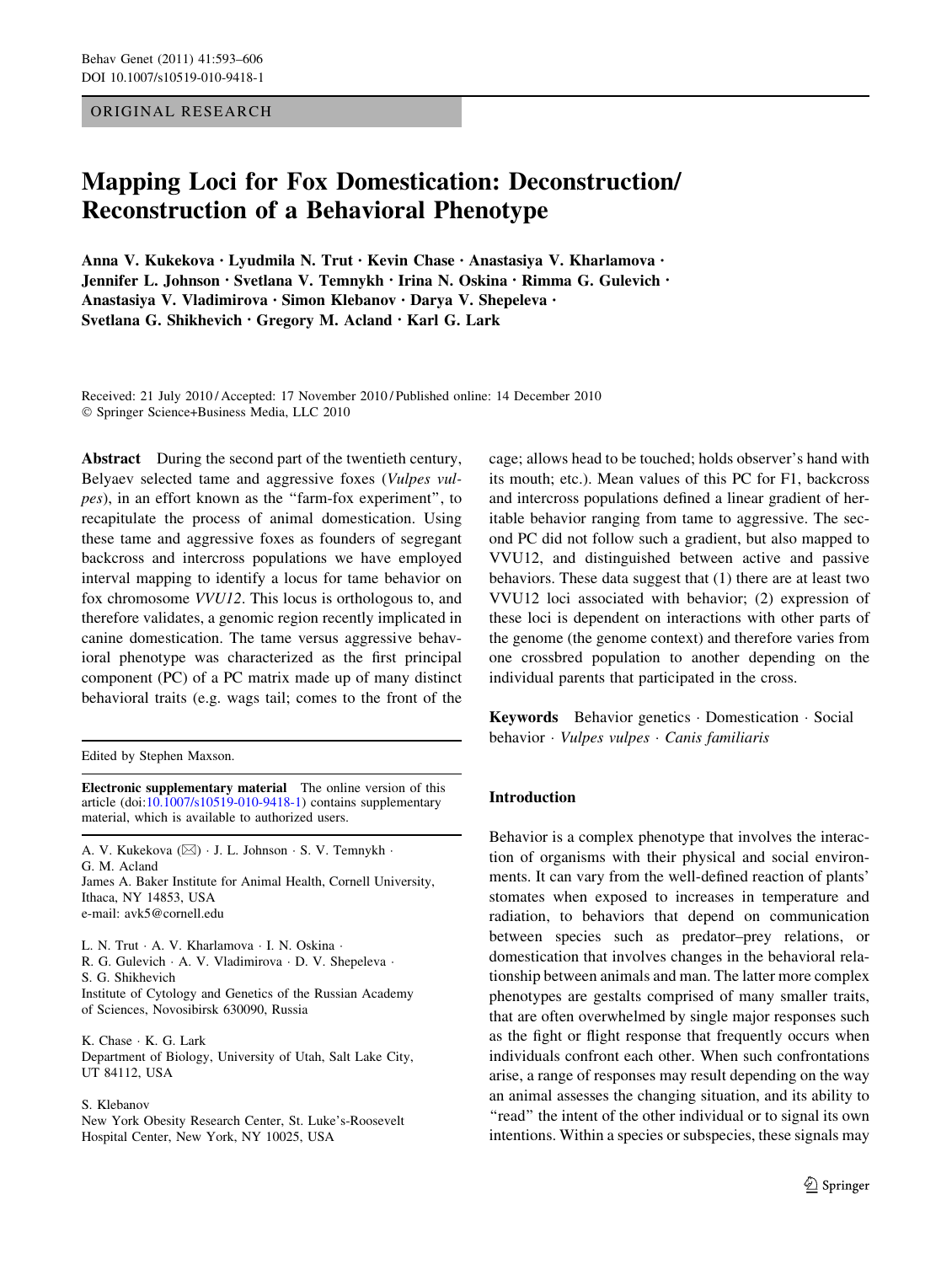<span id="page-1-0"></span>be well developed and understood; between species such communication is more difficult, requiring the dissection of the gestalt into its component parts. It now seems clear that domestication of the dog involved changes that allowed the wolf-changed-to-dog to read human intent and based on that analysis to develop a gestalt involving a reserved trust or even an invitation to entertain a physical relationship (Hare et al. [2002;](#page-12-0) Gácsi et al. [2004](#page-12-0), [2005](#page-13-0); Topál et al. 2005; Miklósi [2009\)](#page-13-0). The ability to communicate with humans in a positive way and read human cues has been documented by Hare et al. [\(2005](#page-12-0)) in the domesticated strain of foxes described below and has been observed in wolves raised from a very early age by humans (Udell et al. [2008;](#page-13-0) Gácsi et al. [2009](#page-12-0)).

In the latter half of the twentieth century Belyaev and Trut carried out an experiment (Farm-fox experiment, Trut [1999,](#page-13-0) [2001](#page-13-0); Trut et al. [2009](#page-13-0)) to recreate the evolution of canine domestication by selecting foxes (Vulpes vulpes) that were either more tame or more aggressive than unselected foxes. Within a few generations they developed two distinct populations of silver fox (a coat color variant of the red fox) whose behavioral repertoires, when interacting with humans, differed remarkably. These populations exhibited differences in many distinct and specific behavioral traits: their position within their cage when a human approached; the noises that they made, the position of their ears and tail; and much more obvious traits such as the willingness and desire to be touched as opposed to their eagerness to attack and bite.

Noting that these gestalts were manifested by multiple traits, Kukekova et al. ([2008\)](#page-12-0) developed a videotaped analysis of behavior comprised of multiple specific observations of physical reactions to the approach of an investigator to the caged fox and its further reactions to the investigator trying to open the cage and touch the animal. In this manner, they succeeded in developing an objective measure of tame versus aggressive behavior out of the somewhat more subjective and qualitative test that had been used in the selection of the tame and aggressive populations (Trut [1999](#page-13-0), [2001](#page-13-0); Kukekova et al. [2005;](#page-12-0) Trut et al. [2009\)](#page-13-0). Ultimately this video test consisted of evaluating each fox in a binary manner (yes/no) for a set of traits that involved the fox's body language, actions and position with respect to investigator. Using principal component (PC) analysis it was possible to correlate variation in such reactions into quantitative measures of behavioral phenotypes. The selection of the two founder populations had already established that this behavioral axis, tame versus aggressive, was heritable (Trut [1980](#page-13-0)) and the motivation behind quantifying the phenotype was to identify genetic loci that controlled the behavioral change.

Recent results from dog/wolf genome comparisons have suggested particular loci as involved with domestication (vonHoldt et al. [2010\)](#page-13-0). Thus, identification of loci for domestication in the fox, an out-group among modern canids, could provide independent validation of the wolf/ dog results. Here we report such validation and describe a region of the fox genome that regulates segregation of two behaviors: traits that give rise to the gestalt of domestication (i.e. differences between tame and aggressive animals); and traits characterized by active versus passive responses to humans.

## Materials and methods

Animals, pedigrees, and samples

We studied six fox populations that are maintained at the experimental farm of the Institute of Cytology and Genetics of the Russian Academy of Sciences in Novosibirsk, Russia. These populations included the original tame and aggressive fox strains and experimental crosses that were produced in this study: F1—intercross between the tame and aggressive strains; BCT—backcross to the tame strain, BCA—backcross to the aggressive strain, and F2.

Two sets of backcross-to-tame pedigrees (BCT\_1 and BCT 2) were developed by crossing F1 foxes to the tame strain. BCT\_1 (163 offspring in informative generation) and BCT\_2 (130 offspring) were produced in two consecutive years. One set of BCA pedigrees (202 offspring) was produced by crossing F1 foxes to the aggressive strain. Two sets of F2 pedigrees (F2\_1 and F2\_2) were produced by breeding F1 foxes to each other. F2\_1 (90 offspring) and F2\_2 (160 offspring) were developed in two consecutive years. All F1 and BC pedigrees were produced in reciprocal manner with respect to parental gender and population of origin.

Different F1 parents were used to produce the backcross-to-tame and F2 pedigrees. Two backcross-to-tame (BCT\_1 and BCT\_2) populations were produced using mostly the same F1 parents but mostly different tame parents, only 20% of the tame parents were common to both populations. About 60% of F1 parents were common to both backcross-to-tame and backcross-to-aggressive populations.

Blood samples were collected and DNA was extracted using Qiagen Maxi Blood kits (Qiagen, Valencia, CA) or using phenol–chloroform extraction methods (Gilbert and Vance [1994](#page-12-0)).

#### Assignment of fox behavioral phenotypes

Fox behavior was tested in the standard test as described in detail in Kukekova et al. [2008](#page-12-0). Each fox was tested at 5.5–6 months of age at least twice and each test was videotaped. The test was designed to evaluate fox responses to humans in situations with different levels of interaction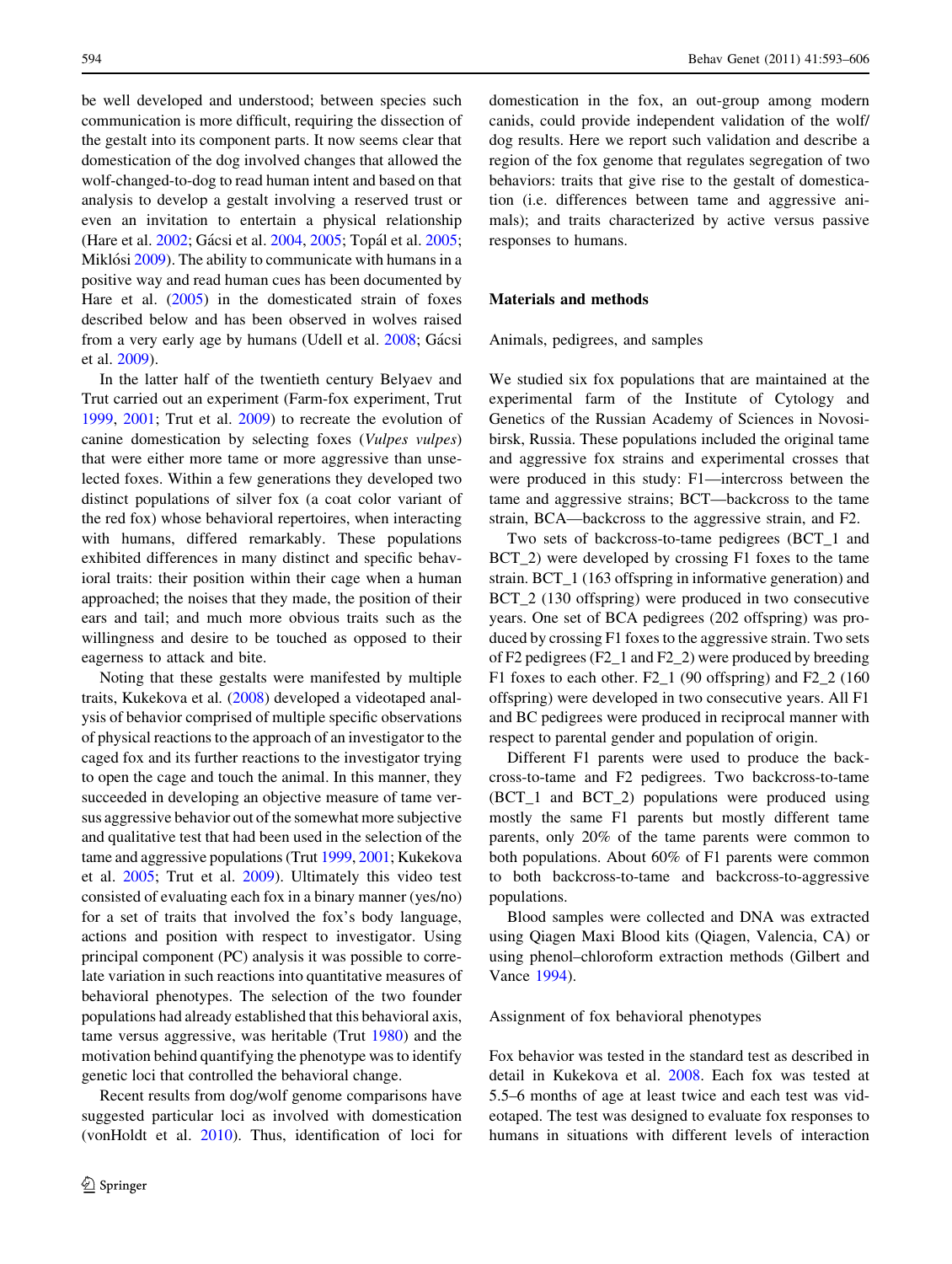<span id="page-2-0"></span>between the experimenter and tested animal. Foxes were tested in their home cages, by an observer, in four steps:

| Step A | Observer stands calmly near the closed cage but<br>does not deliberately try to attract the<br>animal's attention: |
|--------|--------------------------------------------------------------------------------------------------------------------|
| Step B | Observer opens the cage door, remains nearby<br>but does not initiate any contact with the fox;                    |
| Step C | Observer attempts to touch the fox;                                                                                |
| Step D | Observer closes the cage door, then stays calmly<br>near the closed cage.                                          |

Videos demonstrating fox behavior in the standard test are available at the website: [http://cbsu.tc.cornell.edu/ccgr/](http://cbsu.tc.cornell.edu/ccgr/behaviour/index.html) [behaviour/index.html](http://cbsu.tc.cornell.edu/ccgr/behaviour/index.html).

Each test step was 1 min long, the total length of the test was 4 min. No more than one test was given to any individual animal on the same day. All tests were performed by the same experimenter.

Fox behavior during the test was scored from the video records for 200 recordable observations (traits). Each trait was designed to be scored in a binary fashion (e.g. presence or absence). To evaluate the location of the fox in the cage, the space in each cage was partitioned into six zones. Zones 1-2 are located in the front of the cage (zone 2 is the closest to the experimenter), zones 5-6 are at the back of the cage, zones 3-4 are in the middle.

Two tests (test #1 and test #2) were scored for BCT, BCA, and F2 populations. Test #1 and test #2 were scored by two different observers, respectively. Only test #1 was scored for the tame, aggressive, and F1 populations.

Trait informativeness was evaluated from a combined data set that included the scores of foxes from tame (83 foxes), aggressive (80) and F1 (93) populations. Traits with less than 10% frequency of observations in the less-frequent category were removed from further consideration. The 98 traits retained (Supplementary Table I) represent all four test steps (A, B, C, and D) that were used to define fox behavioral phenotypes. In contrast to the previous study that concentrated on traits distinguishing between fox populations (Kukekova et al. [2008](#page-12-0)), the current study was focused on obtaining information for multiple dimensions of fox behavior and therefore all informative traits were retained for further analysis.

Averaged scores for tests #1 and #2 for BCT (293 foxes), BCA  $(202)$  and F2  $(250)$  populations and test #1 scores for the tame (83), aggressive (80), and F1 (93) populations were combined in one data matrix (1003 foxes, in total) for principal component analysis (PCA). PCA was carried out: (1) for all test steps together (98 traits); (2) for each test step separately: Step A (24 traits), Step B (27 traits), Step C (30 traits), Step D (17 traits). Details of the principal component analysis are described below in '['Principal component analysis'](#page-4-0)' section. A summary of the first two PCs is presented in Fig. 1, Supplementary Table II and Supplementary Fig. 1.



Fig. 1 Population distributions for the first two principal components of silver fox behavior. a Distributions for principal component 1 (PC1); **b** Distributions for PC2. Aggr = "aggressive" founder population;  $BCA = backcross-to-aggressive$ ;  $F2_1$  and  $F2_2 = two$ F2 populations (F1  $\times$  F1); F1 = F1 population ("tame"  $\times$  "aggressive");  $BCT_1$  and  $BCT_2$  = two backcross-to-tame populations; Tame = "tame" founder population. *Horizontal bars* within each box indicate the population median. Confidence intervals for the medians are shown as notches such that two distributions with non overlapping

(b) All steps PC2



notches are significantly different ( $P = 0.05$ ). The *bottom and top* edges of the boxes indicate the 25 and 75 percentiles. The whiskers indicate the range of data up to 1.5 times the interquartile range. Outliers are shown as individual circles. PC1 in the different populations exhibits a gradient, spanning the behavioral variation between that of the parental populations, that conforms to the expectation for a heritable component consistent with the overall contribution from ''Tame'' and ''Aggressive'' ancestry. This is clearly not the case for PC2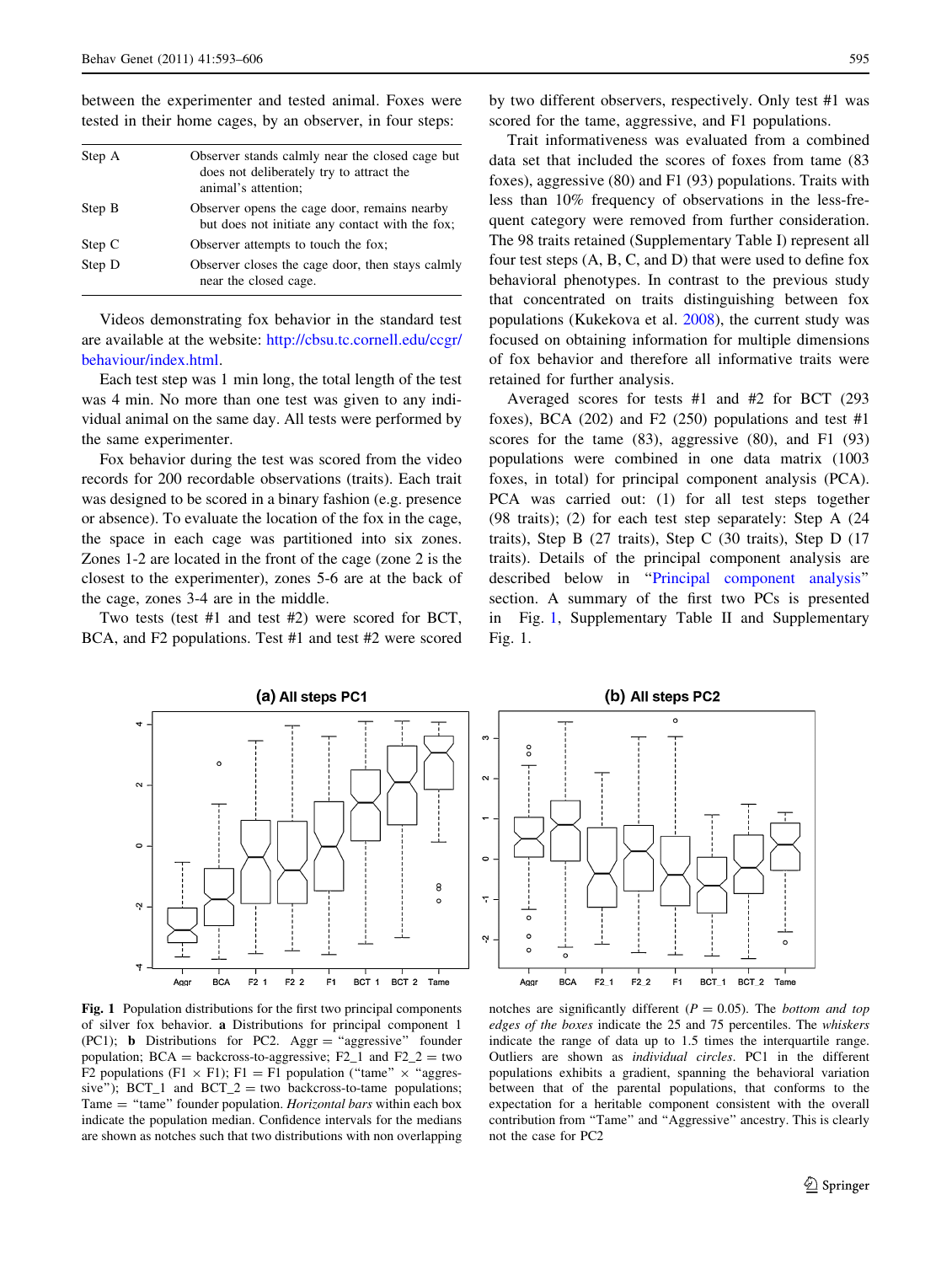### Genotyping fox pedigrees

In total, 385 SSR markers were used for genotyping fox pedigrees (Supplementary Table III). The marker set included 320 markers reported previously (Kukekova et al. [2004,](#page-12-0) [2007\)](#page-12-0) and new microsatellite markers that were designed using the canine sequence assembly CanFam2 as described (Kukekova et al. [2007\)](#page-12-0). New markers used for genotyping (developed after publishing the first meiotic linkage map of the fox) are listed in Supplementary Table IV. The majority of new microsatellite markers were designed to fill gaps over 15 cM that were present on the first meiotic linkage map.

BCT\_1 pedigrees were genotyped with 340 markers distributed along all fox chromosomes except the Y chromosome; BCT\_2 pedigrees were genotyped with 99 markers located on fox chromosomes 1, 3, 4, 5, 8, 12, 14, 15, and 16; BCA pedigrees were genotyped with 231 markers distributed along all chromosomes except the Y chromosome; F2 pedigrees were genotyped with 226 markers distributed along all autosomes.

Fox samples were genotyped at Cornell University and Marshfield Laboratories using a complementary approach. Detailed information about the origin of genotypes in each population is available in Supplementary Table III.

Fox samples were amplified with fluorescently labeled primers under the following conditions: an initial 2 min denaturation at 96°C; then 30 cycles of 96°C (20 s), 55°C (20 s),  $72^{\circ}$ C (20 s); and a final extension step at  $72^{\circ}$ C for 1 h. A subset of primers was genotyped using a  $50^{\circ}$ C annealing temperature (Supplementary Table III). PCRs were performed in  $15 \mu l$  containing 0.3 pmol of each primer, 1.5 ng/ $\mu$ l of fox DNA and 1 $\times$  GoTAQ (Promega, Madison, WI) master mix, or master mix containing  $1 \times$ Invitrogen Taq Polymerase buffer,  $1.5 \text{ mM } MgCl_2$ , 0.2 mM of dNTP, and 0.5 units of Invitrogen Taq Polymerase. From 4 to 7 microsatellites were combined, post PCR, in multiplex sets and resolved on an ABI3730 Genetic Analyzer (PE Biosystems, Foster City, CA). F2 pedigrees were genotyped in part using PCR with multiplexed sets of markers (Supplementary Tables III, IV). PCR products were sized relative to an internal size standard using the ABI Genemapper 3.5 software package (PE Biosystems, Foster City, CA).

All genotypes were checked for data clarity, number of alleles, peak height and percentage of failed interrogations. Genotypes that passed the initial evaluation criteria were checked for Mendelian segregation using the prepare option of MultiMap (Matise et al. [1994\)](#page-13-0) and manually corrected for errors.

Map construction

BCT<sub>1</sub>, BCA, F<sub>2<sup>1</sup>, F<sub>2</sub><sup>2</sup> and three tame pedigrees were</sub> used for construction of a second generation fox meiotic linkage map. In total, 137 pedigrees with 635 offspring were used for map construction. Markers were assigned to linkage groups using the previous version of the fox map (Kukekova et al. [2007\)](#page-12-0) together with the conserved synteny between the fox and dog genomes. The framework map and the subsequent LOD 2.0 map were generated using MultiMap (Green et al. [1990;](#page-12-0) Matise et al. [1994\)](#page-13-0) as described previously (Kukekova et al. [2007\)](#page-12-0). In total, 289 markers were uniquely placed on the LOD 2.0 map and a most likely location was defined for 92 markers (Supplementary Fig. 2). This LOD 2.0 map was used for association mapping.

Because GridQTL analysis requires all markers to be placed in unique positions, we generated an additional version of the fox map by saturating the LOD 2.0 map with previously unmapped markers without statistical support (LOD 0.0) (Supplementary Fig. 3).

### Association mapping

Association between phenotype and SSR genotype was evaluated by the Pearson correlation between each individual's phenotypic value and SSR allele dosage count, for each SSR locus. Significance for single SSR alleles and thresholds for genome scans were established using permutation tests. The phenotypic values were permuted with respect to foxes and all SSR loci tested against the permuted values. This process was repeated 5,000 times to establish the null distribution for each SSR. A generalized extreme value distribution was fitted to this empirical null data using the gevFit function of the fExtreme package for R. The Kolmogorof-Smirnoff test of the R package (ks.test) was used to test the goodness of fit. Distributions with a ks.test P-value of 0.01 or less were considered poorly estimated and dropped from further analysis. The significance of rxy values were estimated using the cumulative probability function (pgev) and  $-\log 10$  transformed for convenience (LOGP). For each permutation the maximum score across all SSR loci was recorded as the single genome-scan maximum. Genome-scan maximum values from 1,000 permutations were used to estimate the null distribution of a genome-wide scan. The 90, 95 and 99% percentiles of this distribution were used as the thresholds for genome-wide significance of 0.1, 0.05 and 0.01 respectively.

## GridQTL mapping

QTL interval mapping used the web-available software GridQTL (Seaton et al. [2002,](#page-13-0) [2006](#page-13-0)). The algorithm BCF2 was used for mapping BCT and BCA pedigrees separately, and for mapping combined data sets that included BCT, BCA, and F2 pedigrees. The algorithm F2inbred was used for mapping F2 pedigrees separately from backcross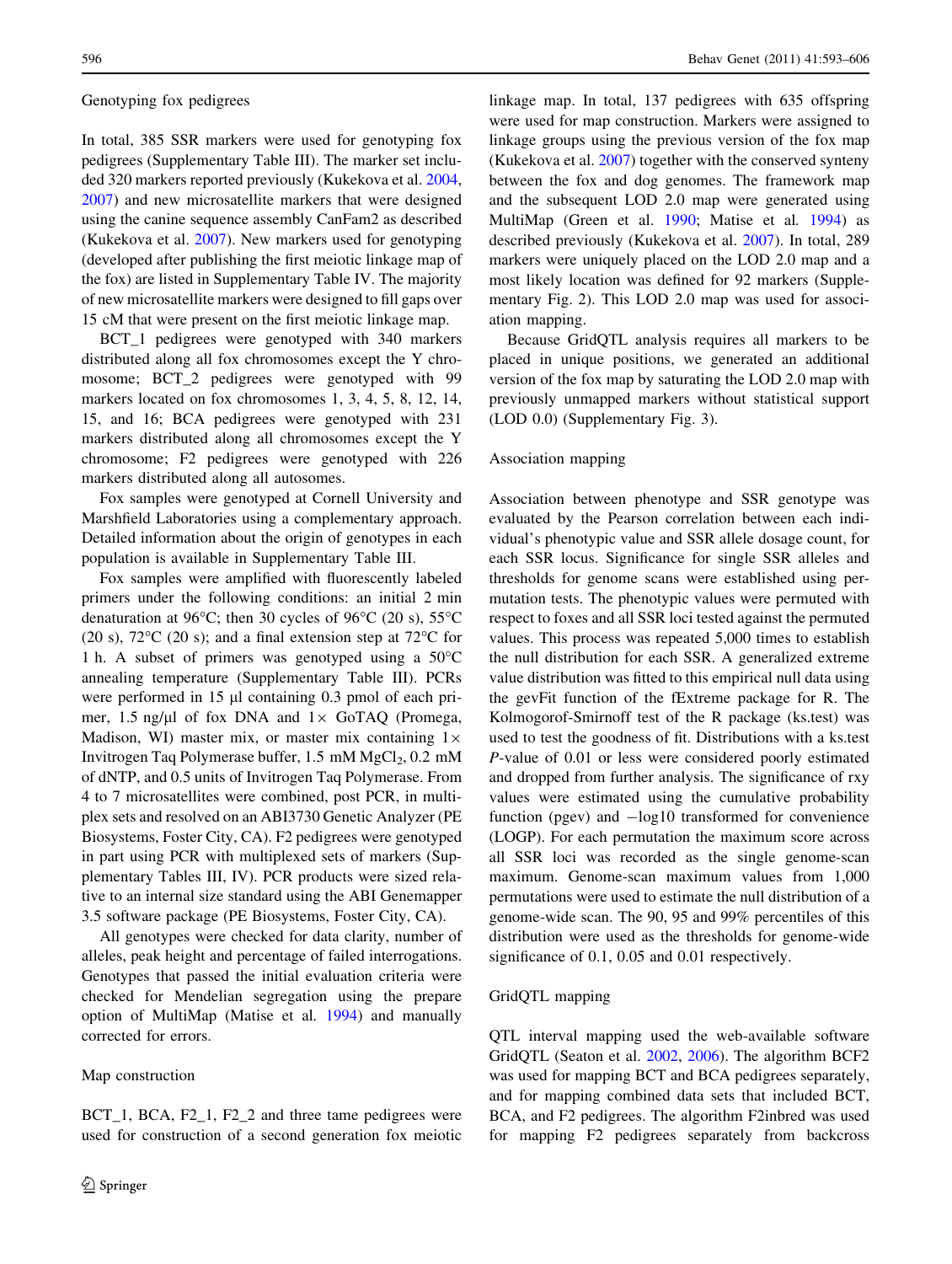<span id="page-4-0"></span>pedigrees. Chromosome-wide and experimental-wide significance thresholds were established by 1,000 permutations.

5,000 bootstraps were run on each population for each individual observation. For each bootstrap a random sample of foxes was selected, with replacement, and additive effects were estimated at each 1 cM point on VVU12. Populations were compared to each other using these bootstrap results. Significant differences in additive effects were estimated as the fraction of trials for which the difference in additive effects was reversed from the original results.

## Principal component analysis

Principal component analysis was performed using the prcomp function in R (R Development Core Team [2006](#page-13-0)). Principal component analysis (Venables and Ripley [2002\)](#page-13-0) defines independent factors (Eigenvectors or loadings) that describe a decreasing amount of the total variation. The interpretation of these Eigenvectors is important in exploring the biology underlying these patterns of variation. The magnitude of the loadings and their relative signs (correlations or inverse correlation) describe the influence of different traits on Principal Components defining aspects of behavior. Bootstrap analysis (Manly [1997](#page-13-0)) was used to place confidence intervals about the individual trait loadings for each Eigenvector as follows: (1) Run the principal component analysis (PCA) on the total set using the prcomp (Venables and Ripley [2002](#page-13-0)) function in the R program. This defines the ''best'' Eigenvectors (PCs), which will be used as standards for comparison to the bootstrap trials. (2) Randomly select, with replacement, a set of measurements equal in number to the total set. (3) Run PCA on this random set. (4) Find the PC which best matches each of the original PCs and record the loadings. (5) Repeat steps 2, 3 & 4, 5,000 times. The resulting lists of trait loadings for each principal component give an estimate of the confidence intervals about the ''best'' trait loadings from the original data. Patterns defined by the "best" PCs which are consistent with most of the data will reappear in most of the bootstrap trials. Important trait loadings should remain significant—i.e. confidence intervals should not include 0. Here we denote the significance of the loadings as the ratio of the ''best'' loading value to the standard deviation estimated from the bootstrap trials (i.e. The number of standard deviations from zero).

## **Results**

Heritability of tame and aggressive behaviors

As described previously, principal component analysis (PCA) was used to analyze fox behavior (Kukekova et al.

[2008](#page-12-0)). Videotaped behavioral observations from a number of steps in the investigator's approach to, and interaction with each fox were assembled into a principal component matrix used to assess behavior. PC1 had been shown to be consistent with the segregation of tame behavior in a backcross-to-tame population (Kukekova et al. [2008\)](#page-12-0) and consequently was used as a quantitative measure of the segregation of tame/aggressive behavior. Subsequently, selected F1 foxes were mated to produce different segregating populations comprising: two backcrossed-to-tame (BCT\_1 and BCT\_2), one backcrossed-to-aggressive (BCA), and two intercrossed F2 populations (F2\_1 and F2\_2). Behavioral observations from foxes in all of these populations were used to construct a PC matrix that could be used to compare behavior between populations. PC1 and PC2 calculated using this combined matrix were found to account for 33 and 9% of the total behavioral variation, respectively. Figure [1](#page-2-0) compares population distributions for PC1 and PC2. PC1 conforms to the expectation for a heritable component consistent with an expected genetic gradient spanning the behavioral variation between the parental populations. This was not the case with PC2, nor did any other PC (PC3, PC4, etc.) show segregating variation consistent with the axis of selection used to produce the parental populations.

#### Genetic mapping of behavioral variation

A genome wide association study (GWAS) using SSR markers on the initial backcross-to-tame population (BCT\_1) indicated significant association of PC1 with markers on VVU12 at 21.3 and 23.0 cM on the meiotic map (Table 1). A suggestive association of PC2 with markers at the same position on VVU12 was observed. The GWAS of the subsequent crosses identified a suggestive

Table 1 Association of the first two principal components of silver fox behavior with markers on VVU12

| Population | SSR Marker       | Map<br>position (cM) | GW<br>Threshold | Trait           |
|------------|------------------|----------------------|-----------------|-----------------|
| BCT 1      | <b>REN282I22</b> | 21.3                 | 0.01            | PC <sub>1</sub> |
|            | <b>REN01G01</b>  | 23.0                 | 0.01            | PC <sub>1</sub> |
|            | <b>REN282I22</b> | 21.3                 | 0.1             | PC <sub>2</sub> |
| BCT 2      | <b>AHT137</b>    | 22.2                 | 0.1             | PC <sub>1</sub> |
| F2         | CM5.60           | 30.3                 | 0.01            | PC <sub>1</sub> |

The first two principal components used in this analysis were defined using all test steps. A genome wide association study was performed for each data set (BCT\_1, BCT\_2, and the data set including both F2\_1 and F2\_2 populations) separately. "GW Threshold" indicates the genome wide threshold for significance that was exceeded by association mapping of principal components to the corresponding marker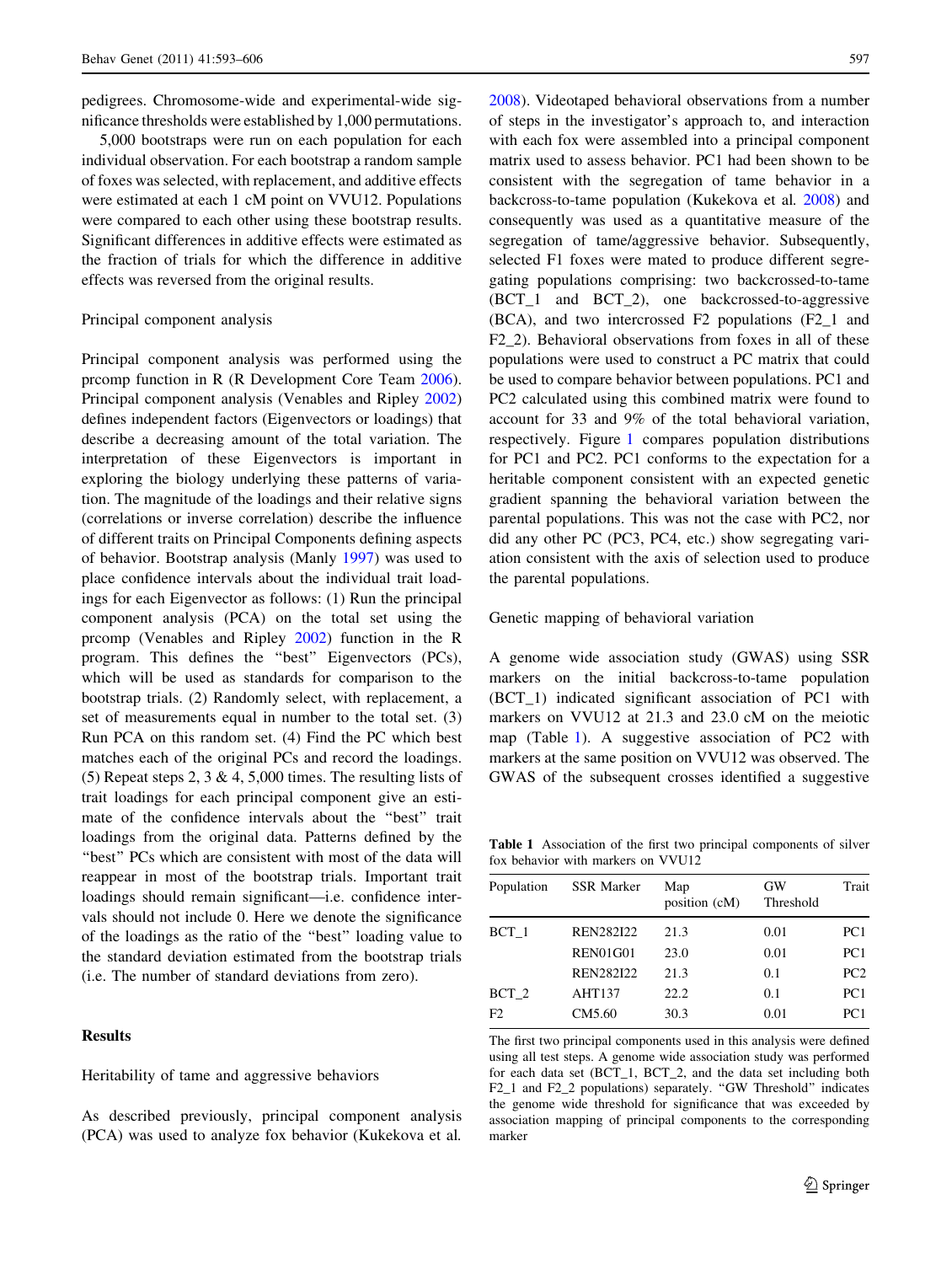<span id="page-5-0"></span>association of PC1 with a similar position on VVU12 in segregants from a second backcross-to-tame population (BCT\_2) and a highly significant association in F2 segregants at a position 10 cM away.

The data matrix used in the above analysis comprised all of the test steps (A, B, C & D—see [Materials and methods\)](#page-1-0) used for behavioral analysis. For further analyses we constructed PC matrices using separate data sets from each of the steps used in behavioral testing. Again, all of the populations were included in each matrix to facilitate comparison between populations. The results from these separate GWAS are presented in Table 2. Loci again were implicated on VVU12 for only PC1 and PC2. However, the significance of association was increased in particular steps (B and C) and significant associations were noted for the backcross-to-aggressive (BCA).

Microsatellite markers used in these GWAS often do not distinguish between alleles with the same size derived from different founding populations, and this results in decreased power to detect loci. To overcome this, taking advantage of the meiotic map of the fox, we undertook interval mapping of PC1 combining data from all steps and all informative populations. This confirmed the QTL on VVU12 (see Fig. 2), with a PC1-associated signal detected at a significance level exceeding the experiment wide threshold at  $P < 0.05$  (Table [3\)](#page-6-0).

Table [3](#page-6-0) and Supplementary Fig. 4 compare interval mapping results for the combined test stages (A–D) with

Table 2 Association of behavioral components 1 and 2 for individual test steps with markers on VVU12

| Population     | Marker              | Map<br>position (cM) | GW<br>Threshold | Trait |
|----------------|---------------------|----------------------|-----------------|-------|
| $BCT_1$        | <b>REN01G01</b>     | 23.0                 | 0.05            | B.PC1 |
|                | CM35.11b            | 22.6                 | 0.05            | C.PC1 |
|                | CM35.13d            | 23.45                | 0.05            | C.PC1 |
|                | <b>REN282I22</b>    | 21.3                 | 0.05            | C.PC2 |
|                | <b>REN01G01</b>     | 23.0                 | 0.05            | C.PC2 |
| <b>BCA</b>     | FH3393              | 4.9                  | 0.01            | D.PC1 |
|                | <b>REN01G01</b>     | 23.0                 | 0.01            | C.PC2 |
| F <sub>2</sub> | CM5.41b             | 57.5                 | 0.01            | B.PC1 |
|                | CM5.41 <sub>b</sub> | 57.5                 | 0.01            | C.PC1 |
|                | CM5.60              | 30.3                 | 0.01            | C.PC1 |
|                | CM5.41              | 28.4                 | 0.01            | C.PC1 |
|                |                     |                      |                 |       |

A genome wide association study was performed for each data set (BCT\_1, BCA, and the data set including both F2\_1 and F2\_2 populations) separately. "GW Threshold" indicates the genome wide threshold for significance that was exceeded by association mapping of principal components to the corresponding marker. The test step is indicated by the first letter in the trait abbreviation (e.g. B.PC1 corresponds to the PC1 defined using behavioral observations from the test step B ''Observer opens the cage door, remains nearby but does not initiate any contact with the fox'')



Fig. 2 Interval mapping of the first principal component of silver fox behavior. Interval mapping of PC1, using GridQTL software, was undertaken on a combined data set including all experimental silver fox populations. The  $F$  stat (y-axis) is graphed as a function of  $cM$ distance across the VVU12 chromosome. Interval mapping across all populations yields supports for a PC1-associated loci on VVU12, located broadly between 10 and 60 cM, that exceeds the threshold for genome wide association at a significance level  $P < 0.05$  (Table [3](#page-6-0)), and confirms the mapping in individual populations (see Tables [1](#page-4-0), 2, and  $3)$  $3)$ 

interval mapping using individual stages in different segregating popultions. We identified specific regions on VVU12 in BCT\_1 and BCT\_2 associated with PC1 and PC2 using the matrix with all stages included. Additionally, stages A and B were significant for PC1 (A.PC1, B.PC1) in these backcrosses-to-tame, as was stage C for PC2 (C.PC2). For the F2 population, stage C was highly significant for PC1 (C.PC1) and there was marginal significance for PC2 when all of the stages were combined. These data implicate a QTL on VVU12 in the genetics of the behavior selected during fox domestication.

The data in Tables [1,](#page-4-0) 2, [3,](#page-6-0) Fig. 2, and Supplementary Fig. 4 implicate a region on VVU12 between 10 and 60 cM. Comparative alignment of VVU12 against the dog genome (see Supplementary Fig. 5) indicates that conserved synteny of dog chromosome 5 with VVU12 begins at  $\sim$  27 cM on the fox meiotic map. Part of this interval is orthologous to a region in the dog genome identified by vonHoldt et al. ([2010\)](#page-13-0), as demonstrating a signature for positive selection in the domestication of dogs from wolves.

Two striking aspects of the mapping data are: (1) the variation in the strength and location of the PC1 QTL signal with different stages in different populations and (2) the association of PC2 with VVU12.

Characteristics of behavioral traits comprising the tame/aggressive gestalt

PC1 is constructed from a matrix of 98 behavioral observations during a structured interaction with an investigator: In step A the investigator has approached the fox cage but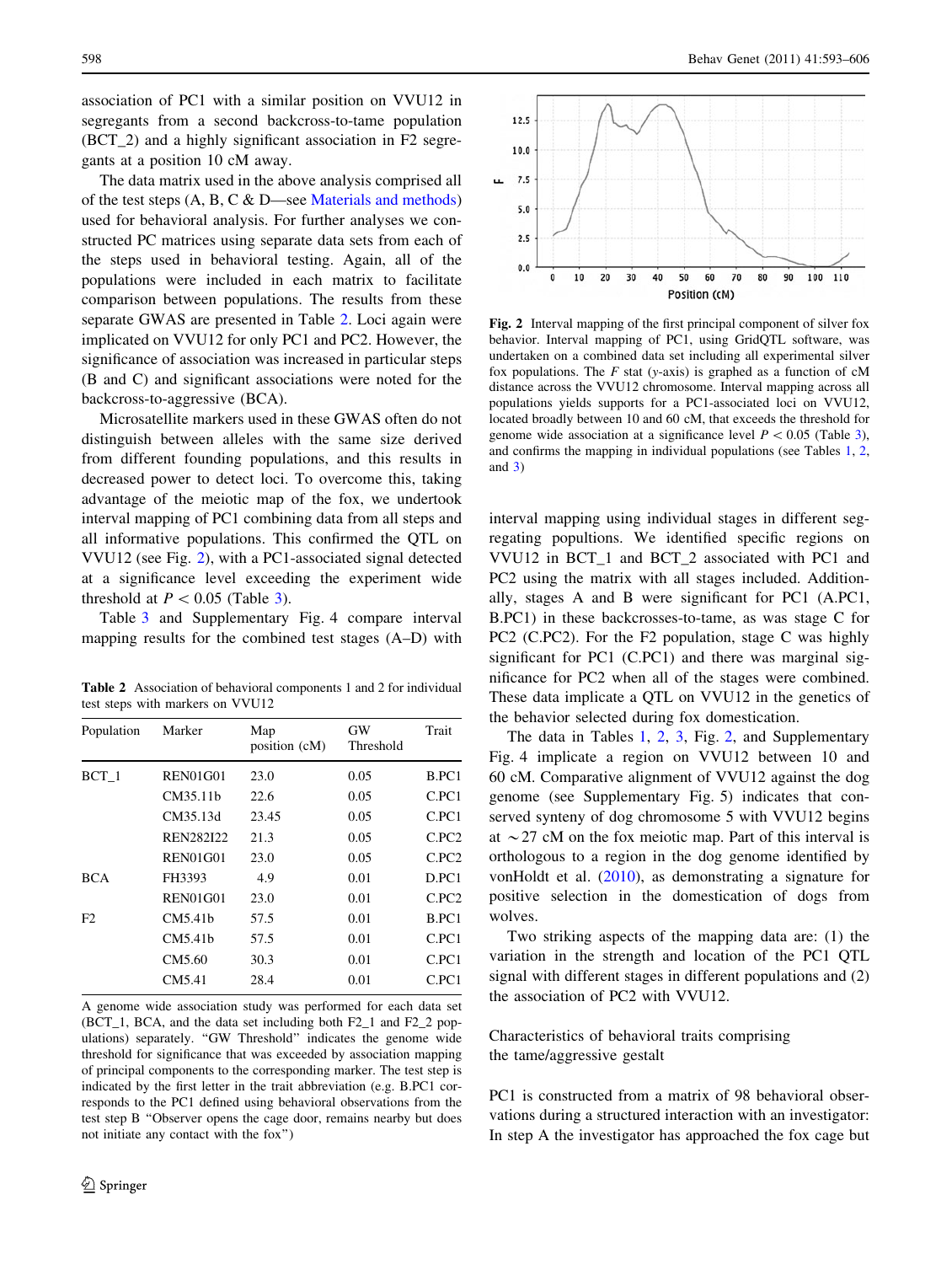| $\mathbf{1}$                          |                              |      |            |                          |                          |                          |
|---------------------------------------|------------------------------|------|------------|--------------------------|--------------------------|--------------------------|
| PC                                    | VVU <sub>12</sub>            | F    | <b>LOD</b> | Chromosome wide $(0.01)$ | Experiment wide $(0.05)$ | Experiment wide $(0.01)$ |
|                                       | All experimental populations |      |            |                          |                          |                          |
| PC <sub>1</sub>                       | $21 \text{ cM}$              | 13.9 | 3.0        | 10.2                     | 12.3                     | 15.1                     |
| BCT 1 and BCT 2                       |                              |      |            |                          |                          |                          |
| PC <sub>1</sub>                       | 39 cM                        | 13.1 | 2.8        | 11.0                     | 12.6                     | 15.4                     |
| PC <sub>2</sub>                       | 37 cM                        | 22.9 | 4.8        | 9.7                      | 12.5                     | 15.0                     |
| A.PC1                                 | 39 cM                        | 9.4  | 2.0        | 9.3                      | 12.8                     | 16.7                     |
| B.PC1                                 | 39 cM                        | 19.1 | 4.0        | 10.5                     | 13.1                     | 17.1                     |
| C.PC <sub>2</sub>                     | 33 cM                        | 17.9 | 3.7        | 10.0                     | 12.5                     | 15.2                     |
| F <sub>2</sub> 1 and F <sub>2</sub> 2 |                              |      |            |                          |                          |                          |
| PC <sub>2</sub>                       | 47 cM                        | 12.3 | 2.6        | 11.3                     | 13.4                     | 17.4                     |
| C.PC1                                 | 47 cM                        | 22.7 | 4.7        | 11.9                     | 13.1                     | 16.1                     |
|                                       |                              |      |            |                          |                          |                          |

<span id="page-6-0"></span>Table 3 Interval mapping of behavioral components 1 and 2 for individual test steps and all test steps combined in different segregating populations

Interval mapping was performed separately for each of three data sets: (i) all experimental populations combined (BCT\_1, BCT\_2, BCA, F2\_1, and F2\_2), (ii) backcross-to-tame population (BCT\_1 and BCT\_2), (iii) F2 population (F2\_1 and F2\_2)

F statistics values in *italics* indicate that interval mapping results exceeded chromosome wide significance threshold at  $P < 0.01$ ; Underlined F values indicate that interval mapping results exceeded experiment wide significance threshold at  $P \lt 0.05$ ; F values in bold indicate that interval mapping results exceeded experiment wide significance threshold at  $P < 0.01$ . Interval mapping graphs are presented in Fig. [2](#page-5-0) and Supplementary Fig. 4

the cage is closed; in step B the investigator is calmly standing next to the open cage; in step C the investigator is trying to touch the fox; in step D the investigator is calmly standing next to the closed cage. To analyze the genetic basis for fox behavior in greater detail, we used interval mapping to identify QTLs on VVU12 for individual behavioral traits.

Supplementary Table I presents observed frequencies of the 98 behavioral traits in experimental and parental fox populations. In general, the frequencies of traits associated with the tame behavior conform to the values expected on the basis of the genetic cross: 75% in the backcross-totame, 25% in the backcross-to-aggressive, and 50% in the

F2 population. In the following examples (Table 4), individual traits that contribute to the PC1 gestalt are analyzed.

Figures [3,](#page-7-0) [4](#page-8-0), [5](#page-8-0) and [6](#page-9-0) present interval mapping of 12 of the 98 traits used in evaluating the behavioral response of foxes to humans. The four figures represent quite different categories of behavior: Fig. [3](#page-7-0) evaluates three physical positions of the ears, representing different responses to the investigator standing next to the open cage (Fig. [3b](#page-7-0)), or trying to touch the fox (Fig.  $3a$ , c). Figure [4](#page-8-0) analyzes three different behavioral responses to the presence of the investigator next to the open cage (Fig. [4a](#page-8-0)) or during the stage when the investigator is trying to touch the fox

Table 4 Frequency of trait observations in individual experimental populations

| Figure         | Trait           | Trait description                         | BCT 1 | BCT 2 | <b>BCA</b> | F2   |
|----------------|-----------------|-------------------------------------------|-------|-------|------------|------|
| 3a             | C12             | Tame ears                                 | 0.88  | 0.84  | 0.13       | 0.36 |
| 3 <sub>b</sub> | <b>B25</b>      | Pinned ears (aggr.)                       | 0.07  | 0.05  | 0.60       | 0.26 |
| 3c             | C <sub>35</sub> | Narrow ears directed back                 | 0.33  | 0.22  | 0.18       | 0.29 |
| 4a             | <b>B15</b>      | Sniffing the front wall/door              | 0.64  | 0.75  | 0.42       | 0.51 |
| 4b             | C <sub>6</sub>  | Observer can first touch fox in zones 3-4 | 0.44  | 0.45  | 0.08       | 0.49 |
| 4c             | C18             | Fox holds observer's hand with its mouth  | 0.28  | 0.45  | 0.04       | 0.18 |
| 5a             | C <sub>37</sub> | Aggressive sounds                         | 0.09  | 0.07  | 0.80       | 0.47 |
| 5 <sub>b</sub> | C <sub>30</sub> | Attack                                    | 0.04  | 0.02  | 0.53       | 0.23 |
| 5c             | C <sub>33</sub> | Trying to bite                            | 0.05  | 0.04  | 0.66       | 0.31 |
| 6а             | <b>B11</b>      | Comes into zones 1-2                      | 0.69  | 0.81  | 0.36       | 0.56 |
| 6b             | B <sub>2</sub>  | Immediately moved back to zone 5 or 3-5-6 | 0.81  | 0.72  | 0.83       | 0.73 |
| 6c             | D14             | Sits in zone 2 looking at observer        | 0.57  | 0.52  | 0.09       | 0.22 |

The figure for which mapping results are displayed is indicated in the first column. The trait code and brief description is shown followed by the frequencies observed in each population. Frequencies of traits in the F2 population were calculated using both F2\_1 and F2\_2 data sets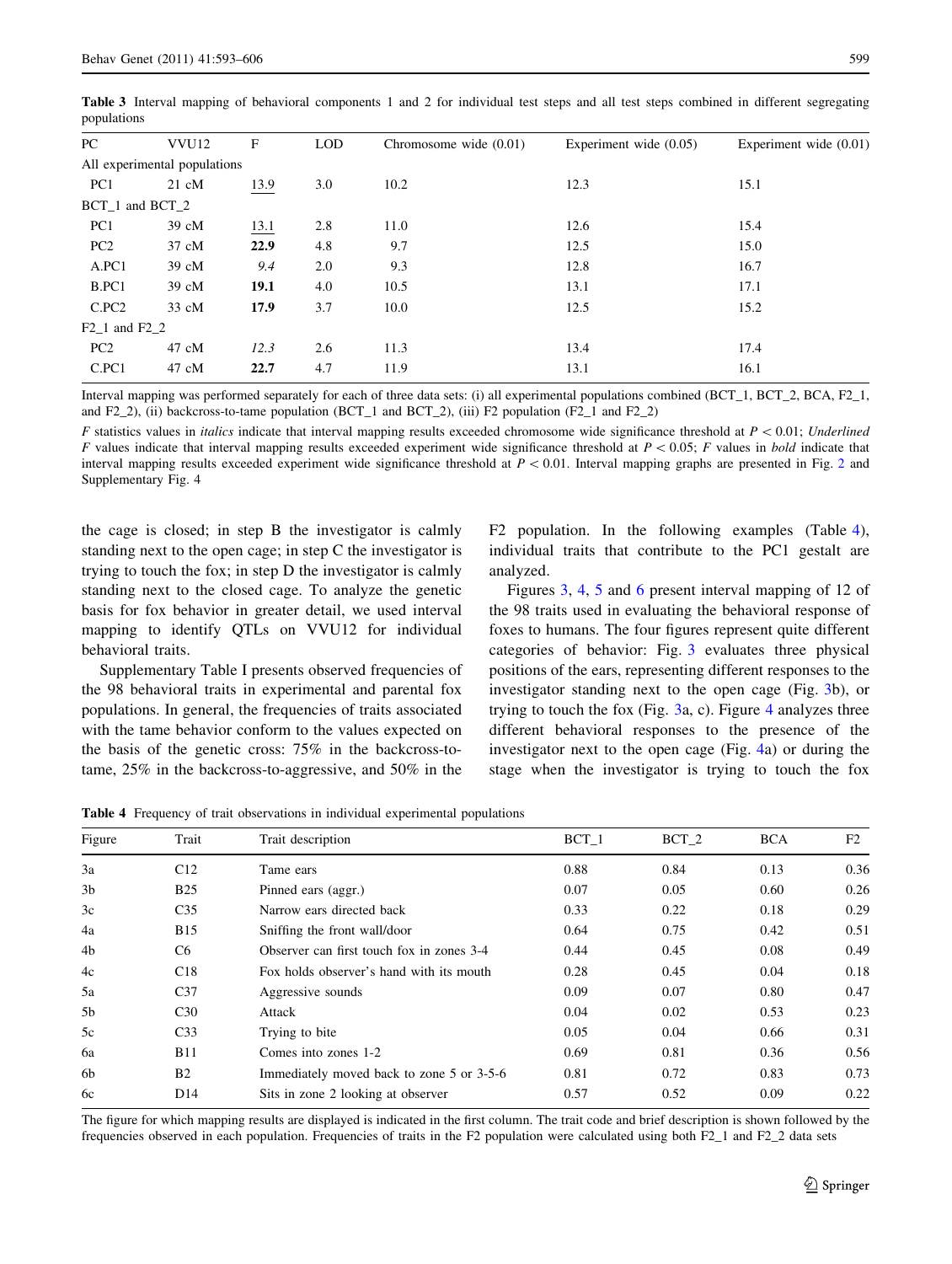<span id="page-7-0"></span>Fig. 3 Interval mapping of 3 fox behavorial traits defined by ear $\blacktriangleright$ position, in 3 different segregating populations. For each trait, the signed  $F$  statistic (y-axis) from GridQTL is plotted as a function of cM distance across VVU12 (x-axis). The sign of the  $F$  statistic indicates the direction and parent-of-origin of the additive allele effect (i.e. positivity indicates that the allele originating from the tame population increases the frequency of the observed trait in the segregating population, and negativity indicates that the ''tame'' allele decreases the trait frequency). a Trait C12, "Tame ears", in populations BCT\_1 and BCT\_2; b Trait B25, ''Pinned ears'', in F2, BCT\_1 and BCT\_2; c Trait C35, "Narrow ears directed back", in F2, BCT 1 and BCT 2. BCT  $1 =$  dotted line, BCT  $2 =$  dot dash line,  $F2$  = dashed line. In plots **a** and **c**, where BCT 1 and BCT 2 differ with significance  $P < 0.001$ , the plot lines are emphasized with stars. Traits C12 (''Tame ears'', plot a) and C35 (''Narrow ears directed back'', plot c) map in a complementary manner. In BCT\_2 a QTL maps near 100 cM for which the ''tame'' allele decreases the frequency of observation of trait C12 (a) and increases the frequency of C35 (c). In BCT\_1 this QTL has either no effect, or a small effect of opposite sign; and no QTL effect is evident in the F2 population. The difference in effect between BCT\_1 and BCT\_2 is highly significant. Trait B25 (''pinned ears'', a behavior typical of foxes in the aggressive founder population) yields no support for a QTL near 100 cM in any of the 3 segregating populations, or anywhere on VVU12 in BCT\_2, but does suggest a QTL in the 0–60 cM interval in the F2 and BCT\_1 populations, with a tame allele having a positive effect on trait frequency

(Fig. [4](#page-8-0)b, c), all involving different tactile reactions: seeking to be touched or being touched by the investigator. Figure [5](#page-8-0) involves aggressive actions when the investigator tries to touch the fox. Figure [6](#page-9-0) involves three different distancing reactions of the fox to the presence of the investigator standing next to the open cage (Fig. [6a](#page-9-0), b) or leaving the cage (Fig. [6](#page-9-0)c). These involve coming close to the investigator, retreating or not moving.

An observation common to all of these data is that interval mapping using different populations results in quite different outcomes: Thus the presence of the tame allele in the two different backcross-to-tame populations, or in the intercross (F2) often resulted in quite different effects (Figs. 3, [4,](#page-8-0) [5](#page-8-0)a, [6](#page-9-0)). Although some traits map to the same region of VVU12 in different backcross populations (Figs. 3a, c, [4](#page-8-0)b, [6](#page-9-0)c) others map to additional regions of VVU12 (Fig. 3a) or fail to map in one or the other population (e.g. Figs. [4c](#page-8-0), [5b](#page-8-0), c). Results involving segregation in intercross populations often supported trait mapping in one of the backcross populations (Fig. [5a](#page-8-0), c), but often traits that mapped in backcross populations failed to map in the intercross populations (e.g. Figs. 3c, [6](#page-9-0)a). These effects help to explain why the strong heritability observed for PC1 in Fig. [1](#page-2-0) did not translate into an equally definitive identification of QTL loci in different populations.

The different mapping characteristics of behavioral traits of a given type suggest different genotype/phenotype relationships. In Fig. 3, different ear positions are associated with different regions of VVU12 and associations vary



between populations: Tame ears suggest that two loci located between 0 and 60 and between 60 and 120 cM are involved. Pinned ears, a characteristic of aggressive behavior, appear to involve only the region on VVU12 between 0 and 60 cM. Narrow ears, that indicate uncertainty and a fear response, involve both regions in one of the backcrosses, but the association is less pronounced in the other, and is not seen in intercross segregants. In Figs. [4](#page-8-0) and [5a](#page-8-0), different interactions between the fox and investigator are associated with different regions of VVU12. However, the association results differ between the backcross-to-tame populations. Note that a ''tame'' allele in the region between 0 and 60 cM is promoting the same behavioral phenotype in the backcross-to-tame and the backcross-to-aggressive population (Fig. [5](#page-8-0)). However, these two populations differ in the association of behavioral phenotypes with the more distal region of VVU12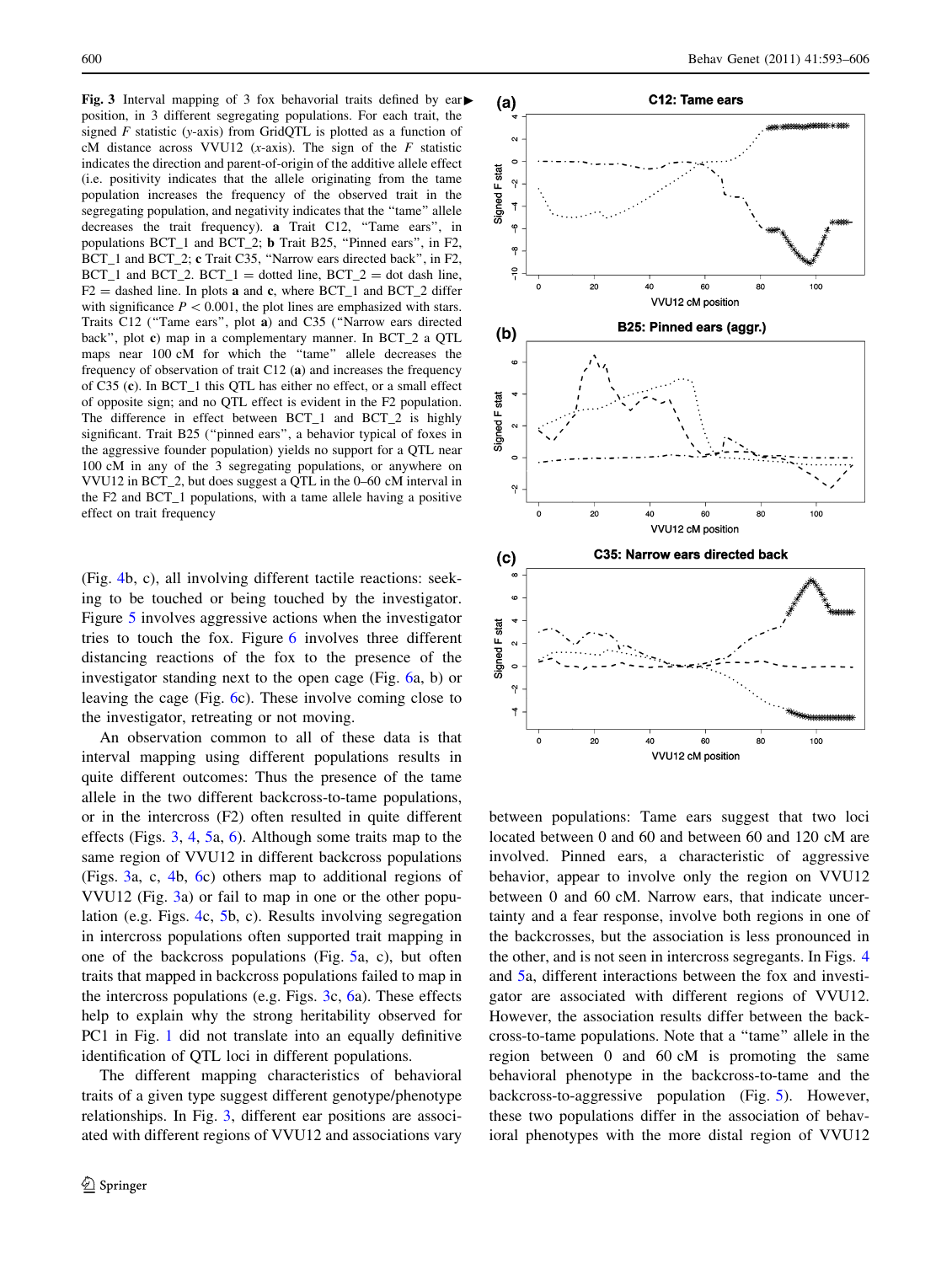<span id="page-8-0"></span>

Fig. 4 Interval mapping of 3 "confrontational" fox behavorial traits, in different segregating populations. Plot formats and symbols as in Fig. [3](#page-7-0). a Trait B15, "Sniffing the front wall/door [of cage]", in populations F2, BCT\_1 and BCT\_2; b Trait C6, ''Observer can first touch fox in zones 3-4'', in populations BCT\_1 and BCT\_2; c Trait C18, ''Fox holds observer's hand with its mouth'', in populations BCT\_1 and BCT\_2. Traits B15 and C6 support a QTL in the approximately 60–90 cM interval, for which the ''tame'' allele has negative effect (i.e. decreasing trait frequency) in BCT\_2, but has no (B15) or a small positive effect (C6) in BCT\_1—this difference is significant at  $P < 0.001$ . Trait C18 shows no support for a QTL anywhere on VVU12 in BCT\_2, but in BCT\_1 there is support for a QTL in the 0–60 cM interval, with the tame allele having negative effect, and this difference between BCT\_2 and BCT\_1 is also significant at  $P < 0.001$ 

(60–120 cM). Finally, in Fig. [6,](#page-9-0) two regions of VVU12 (0–60 and 60–120 cM) are associated with positional behaviors but segregation in one of the backcrosses only implicates the 0–60 cM region. In summary, the ability to associate different behaviors with regions of VVU12



Fig. 5 Interval mapping of 3 "aggressive" fox behavioral traits, in segregating populations BCT\_1, BCT\_2, F2, and BCA. Continuous line = backcross-to-aggressive (BCA) population, otherwise plot formats and symbols as in Fig. [3](#page-7-0). a Trait C37 (''Aggressive sounds''); b Trait C30 (''Attack''); c Trait C33 (''Trying to bite''). Trait C37 segregates in BCT\_2 with a QTL at around 100 cM (a), with a "tame" allele having, counterintuitively, a positive effect (increasing trait frequency); no such effect is seen in the other populations, and the difference between BCT\_2 and BCT\_1 is significant at  $P < 0.001$ . Trait C30 is associated with a QTL in both the BCT\_2 and BCA populations, in the 0–20 cM interval on VVU12, for which the ''tame'' allele has negative effect (reducing trait frequency), but this is not seen in BCT\_1 or F2 populations. The difference between BCT\_2 and BCT<sub>-1</sub> for trait C30 is also significant at  $P < 0.001$ . There is no evidence for any QTL effect for trait C30 in the 60–100 cM interval in any of the populations. Trait C33 maps to the 0–60 cM region in F2 and BCT\_2 populations but with the opposite effect. The same allele apparently has no effect in the BCT\_1 population

differs from one segregating population to another and appears to depend on the genomic context of the segregating population.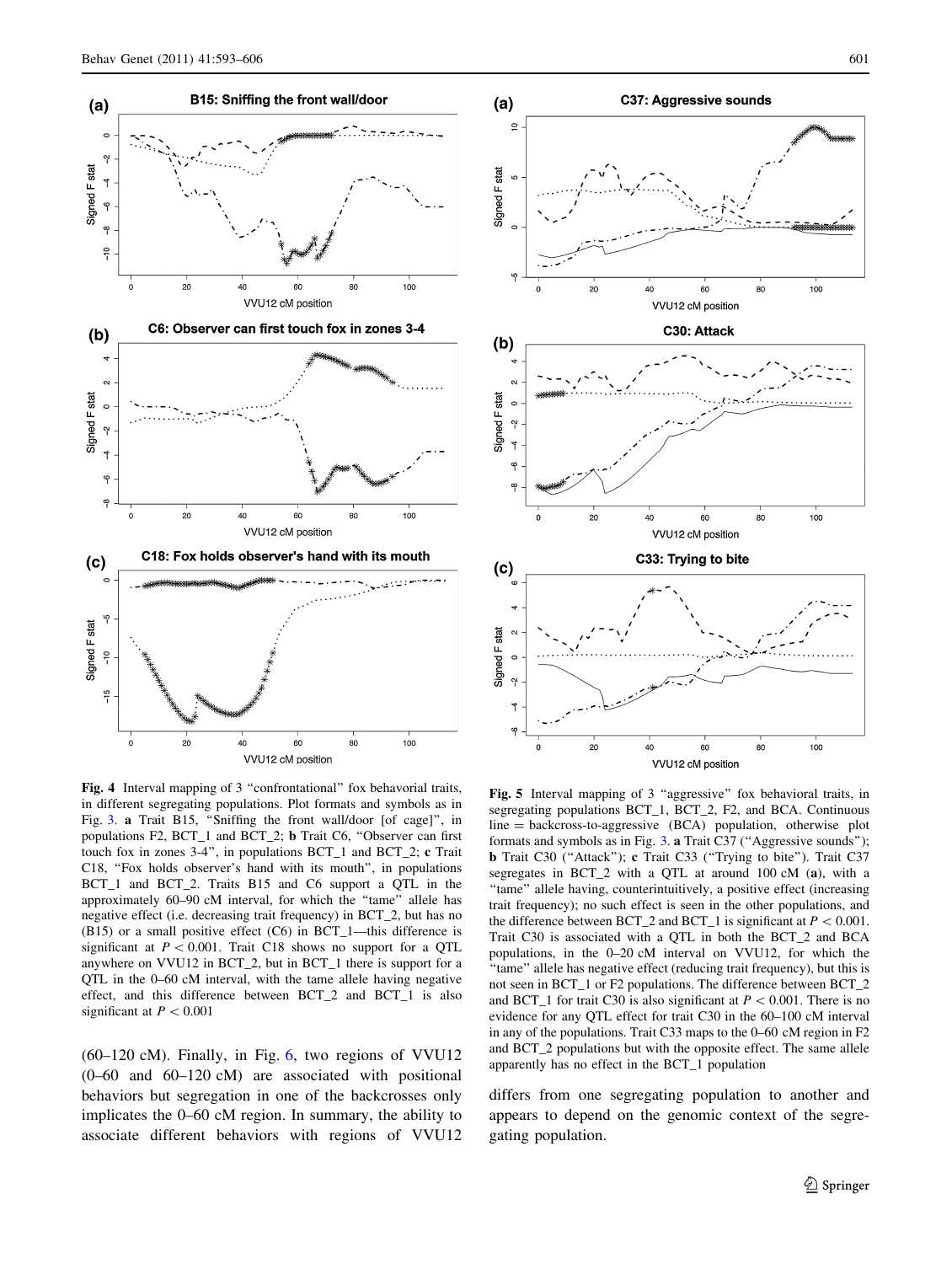<span id="page-9-0"></span>

Fig. 6 Interval mapping of 3 "positional" fox behavorial traits, in segregating populations F2, BCT\_1 and BCT\_2. Plot formats and symbols as in Fig. [3](#page-7-0). a Trait B11 ("[Fox] comes into zones 1-2"); **b** Trait B2 ("[Fox] immediately moved back to zone 5 or 3-5-6 "); c Trait D14 (''[Fox] sits in zone 2 looking at observer''). In the BCT\_2 population a QTL mapping broadly to the 60–100 cM interval on VVU12 influences the observed frequency of all 3 traits. The direction of the effect is negative for traits B11 and D14 (i.e. the ''tame'' allele reduces the trait frequency), and positive for trait B2. The effect of this QTL is not apparent in the other populations

## PC2 represents an active/passive behavioral gestalt

Genetic loci for PC2 also were identified on VVU12 using Step C (see mapping data above). Box graphs (Supplemental Fig. 1) comparing PC1 and PC2 using only step C observations of the different populations gave results similar to those for "all steps" (Fig. [1](#page-2-0)). We used step C trait loadings to compare the behaviors represented by PC1 and PC2. Table [5](#page-10-0) contrasts the loadings for these two PCs.

Whereas the loadings for PC1 show an inverse correlation between aggressive traits (aggressive sounds, attack, pinned ears, etc.) and tame traits (allows to touch nose, tame ears, allows to touch head, etc.), these traits are distributed in a quite different pattern in the loadings for PC2. In this PC, pinned ears and tame ears are correlated as are ''comes to and sniffs observer's hand'' and ''follows the hand [aggressively]'' as well as ''tame noises'' and ''aggressive sounds'', etc. The pattern of behavior that emerges for PC2 is an inverse correlation between passive and active behaviors. Thus, ''fox rolls onto its side, inviting observer to touch its belly'' and ''attack'' are active behaviors, while ''observer can first touch fox in zones 5-6'' and ''Fox remains in zones 3-5-6'' are passive behaviors. ''Moved forward at least one zone during the step'' and ''spends more than 30 s in zones 3-4-5-6'' are active and passive behaviors, respectively, but do not contribute much to distinguish foxes on the tame vs aggressive axis (PC1), since animals move forward both to greet (tame) or attack (aggressive).

Traits that contribute most to PC2, but not to PC1 also appear to map to VVU12. For example, "came into zones 1-2'' (Fig. 6a) is an active trait; whereas ''fox immediately moved back..." (Fig. 6b) is a passive trait. Other examples (Supplemental Fig. 6) include ''Moved forward at least one zone'', which had the highest ''active'' loading yet it contributed almost nothing to PC1 (see Table [5](#page-10-0)) or ''observer can first touch fox in zones 5-6'' that had the highest "passive" loading for PC2.

# Discussion

Using a large number of specific behavioral characteristics (position in the cage, position of ears, position of tail, etc.) observed in the standard qualitative test for assessing silver fox behavior, we have developed a principal component matrix of orthogonal measures of behavior. The first component (PC1) provides a quantitative heritable phenotype that distinguishes between the aggressive and tame fox populations, and among populations and individuals derived from crosses between these two parental types (Fig. [1](#page-2-0) and Supplementary Fig. 1). Thus PC1 scores for F1 foxes cluster about halfway between those characteristic of the two parental types, as do scores in the intercross F2 populations. Backcross-to-tame populations have PC1 scores segregating in a range midway between those in the F1 and tame populations, and scores for a backcross-toaggressive population lie between those in the F1 and the aggressive populations. Using PC1 as a phenotype we have associated tame versus aggressive behavior with loci on VVU12, in a region orthologous to one recently identified in dogs and wolves as a locus for canine domestication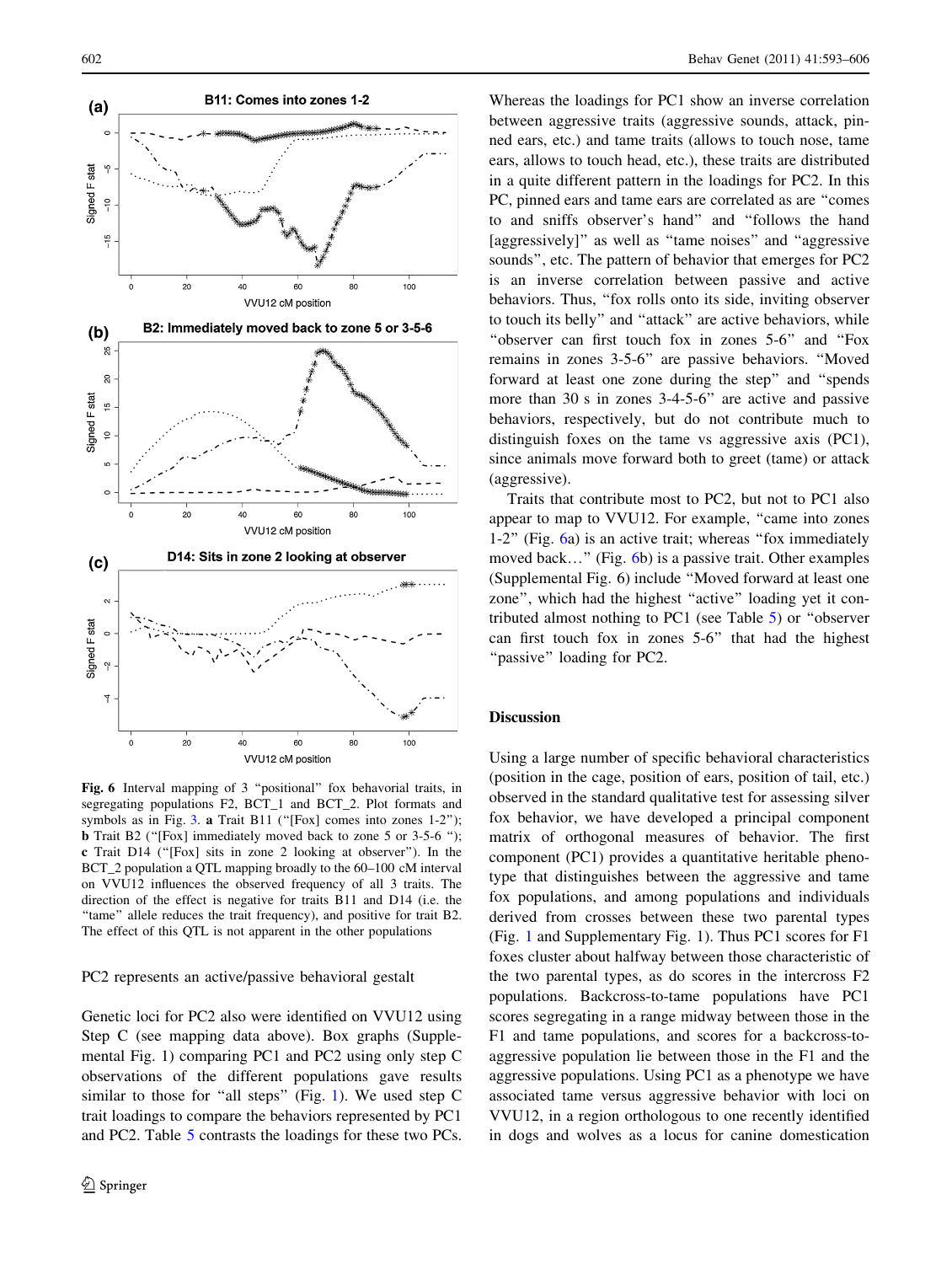<span id="page-10-0"></span>Table 5 Significances for each trait loading for the first two principal components of silver fox behavior at step C (C.PC1 and C.PC2)

| Trait                 | Trait description                                             | CPC1.SE | CPC2.SE          |
|-----------------------|---------------------------------------------------------------|---------|------------------|
|                       | (a) $C.PC1$ (tame versusaggressive axis)                      |         |                  |
| C <sub>37</sub>       | Aggressive sounds                                             | $-86$   | 8                |
| C <sub>34</sub>       | Follows the hand (aggr.)                                      | $-84$   | 14               |
| C31                   | Attack alert                                                  | $-83$   | 12               |
| C32                   | Pinned ears (aggr.)                                           | $-56$   | 8                |
| C <sub>36</sub>       | Triangle ears directed back (aggr.)                           | $-42$   | $\overline{4}$   |
| C <sub>30</sub>       | Attack                                                        | $-33$   | 20               |
| C <sub>33</sub>       | Trying to bite                                                | $-33$   | 12               |
| C55                   | Leans on back or side walls in zones 5-6                      | $-5$    | $-14$            |
| C3                    | Fox is in zones 3-4-5-6 at the beginning of step C            | $-4$    | $-24$            |
| C4                    | Spends more than 30 s in zones 3-4-5-6                        | $-3$    | $-33$            |
| C7                    | Observer can first touch fox in zones 5-6                     | $-2$    | $-41$            |
| C <sub>38</sub>       | Fox remains only in zones 3-5-6                               | $-1$    | $-39$            |
| C50                   | Tail is up for at least for 3 s                               | $-1$    | 1                |
| C <sub>39</sub>       | Moved forward at least one zone during the step               | 3       | 29               |
| C <sub>35</sub>       | Narrow ears directed back                                     | 3       | $-26$            |
| C2                    | Fox is in zones 1-2-3-4 at the beginning of step $C$          | 6       | 24               |
| C <sub>6</sub>        | Observer can first touch fox in zones 3-4                     | 18      | 4                |
| C <sub>2</sub> 04     | Tame sounds (combined)                                        | 18      | 10               |
| C19                   | Comes into zone 2 at the end of step C                        | 21      | 19               |
| C <sub>25</sub>       | Wagging tail                                                  | 25      | 13               |
| C18                   | Fox holds observer's hand with its mouth                      | 26      | 14               |
| C17                   | Fox rolls onto its side, inviting observer to touch its belly | 27      | 20               |
| C <sub>29</sub>       | Comes to and sniffs observer's hand at the end of step C      | 32      | 14               |
| C <sub>24</sub>       | Loud breathing                                                | 36      | 20               |
| C13                   | Fox allows observer to touch the rear part of its back        | 49      | $-18$            |
| C14                   | Fox allows observer to touch its back                         | 73      | $-15$            |
| C8                    | Lies down during a contact for at least 5 s                   | 88      | $\boldsymbol{0}$ |
| C16                   | Fox allows observer to touch its head                         | 105     | $-12$            |
| C12                   | Tame ears                                                     | 107     | 7                |
| C15                   | Fox allows observer to touch its nose                         | 115     | $-10$            |
|                       | (b) $C. PC2$ (active versus passive axis)                     |         |                  |
| C7                    | Observer can first touch fox in zones 5-6                     | $^{-2}$ | $-41$            |
| C38                   | Fox remains only in zones 3-5-6                               | $-1$    | -39              |
| C4                    | Spends more than 30 s in zones 3-4-5-6                        | $^{-3}$ | $-33$            |
| C <sub>35</sub>       | Narrow ears directed back                                     | 3       | $-26$            |
| C <sub>3</sub>        | Fox is in zones $3-4-5-6$ at the beginning of step C          | $-4$    | $-24$            |
| C13                   | Fox allows observer to touch the rear part of its back        | 49      | $-18$            |
| C <sub>14</sub>       | Fox allows observer to touch its back                         | 73      | $-15$            |
| C <sub>55</sub>       | Leans on back or side walls in zones 5-6                      | $-5$    | $-14$            |
| C16                   | Fox allows observer to touch its head                         | 105     | $-12$            |
| C15                   | Fox allows observer to touch its nose                         | 115     | $-10$            |
| C8                    | Lies down during a contact for at least 5 s                   | 88      | 0                |
| C50                   | Tail is up for at least for 3 s                               | $-1$    | 1                |
| C <sub>36</sub>       | Triangle ears directed back (aggr.)                           | -42     | 4                |
|                       | Observer can first touch fox in zones 3-4                     | 18      | 4                |
| C <sub>6</sub><br>C12 | Tame ears                                                     | 107     |                  |
|                       |                                                               |         | 7                |
| C32                   | Pinned ears (aggr.)                                           | $-56$   | 8                |
| C37                   | Aggressive sounds                                             | $-86$   | 8                |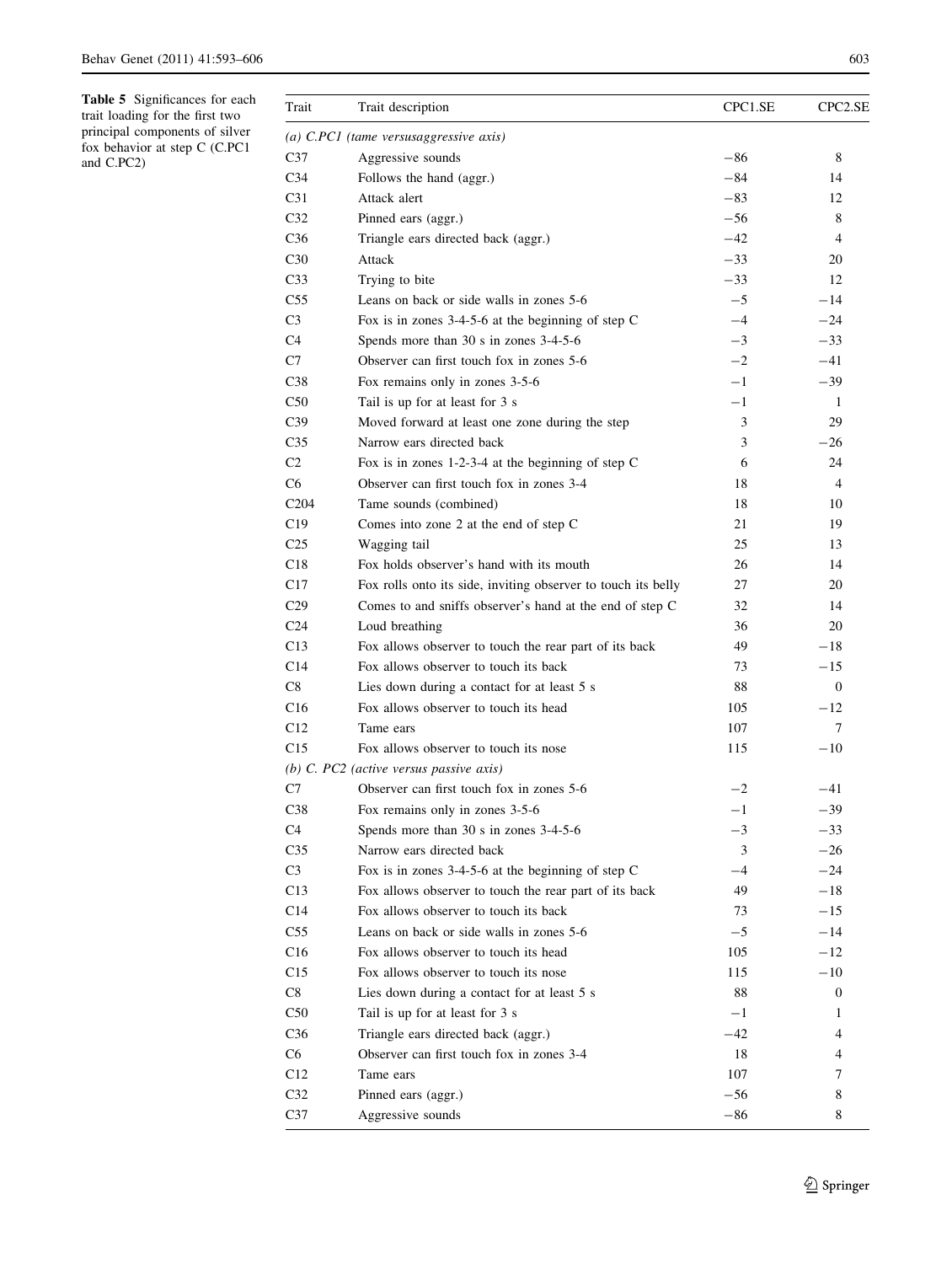#### Table 5

| Table 5 continued                                                                                   | Trait            | Trait description                                             | CPC <sub>1.SE</sub> | CPC <sub>2.SE</sub> |
|-----------------------------------------------------------------------------------------------------|------------------|---------------------------------------------------------------|---------------------|---------------------|
|                                                                                                     | C <sub>204</sub> | Tame sounds (combined)                                        | 18                  | 10                  |
|                                                                                                     | C <sub>31</sub>  | Attack alert                                                  | $-83$               | 12                  |
|                                                                                                     | C <sub>33</sub>  | Trying to bite                                                | $-33$               | 12                  |
|                                                                                                     | C <sub>25</sub>  | Wagging tail                                                  | 25                  | 13                  |
|                                                                                                     | C <sub>34</sub>  | Follows the hand (aggr.)                                      | $-84$               | 14                  |
| All observations from step C                                                                        | C <sub>29</sub>  | Comes to and sniffs observer's hand at the end of step C      | 32                  | 14                  |
| ("Observer attempts to touch")<br>the fox") are shown. The trait<br>code and a brief description of | C18              | Fox holds observer's hand with its mouth                      | 26                  | 14                  |
|                                                                                                     | C19              | Comes into zone 2 at the end of step C                        | 21                  | 19                  |
| the trait are in the first two                                                                      | C <sub>24</sub>  | Loud breathing                                                | 36                  | 20                  |
| columns. The significances for<br>each trait loading for C.PC1 and<br>C.PC2 are shown as the number | C17              | Fox rolls onto its side, inviting observer to touch its belly | 27                  | 20                  |
|                                                                                                     | C <sub>30</sub>  | Attack                                                        | $-33$               | 20                  |
| of standard errors from zero                                                                        | C <sub>2</sub>   | Fox is in zones 1-2-3-4 at the beginning of step $C$          | 6                   | 24                  |
| (negative or positive) as<br>established by bootstrap trials                                        | C <sub>39</sub>  | Moved forward at least one zone during the step               | 3                   | 29                  |

(vonHoldt et al. [2010](#page-13-0)). Rat studies have identified two significant loci for domestication (Albert et al. [2009](#page-12-0)). However, these rat loci do not correspond to the fox locus on VVU12. Fox chromosome 12 corresponds to a fusion of three canine chromosomes: 5, 35 and 12 (Supplementary Fig. 5). Because canine SSR markers were used to construct the fox genetic map, the fox map can be compared and aligned to the dog genome. The conserved synteny between VVU12 and CFA5 starts around 27 cM on the fox map and continues to the telomere of both chromosomes. Thus, the independent domestication of the fox (farm-fox experiment, reviewed in Trut [1999](#page-13-0), [2001;](#page-13-0) Trut et al. [2004,](#page-13-0) [2009\)](#page-13-0) validates one of the major loci believed to be involved in the domestication of the dog.

A second behavioral component, PC2, corresponding to passive versus active behavior also maps to this chromosome. Although independent, by definition, the phenotypes measured by PC1 and PC2 are not entirely unrelated, in that activity can enhance differences in behavior that otherwise might be difficult to distinguish (e.g. an aggressive fox that attacks is more obviously aggressive than one that is passive; and a fox that greets the investigator and wags its tail is more obviously "tame" than one that is merely permissive). However, there are specific behavioral characteristics that contribute to the PC2 gestalt but not to PC1 and vice versa. Thus, in Supplementary Fig. 6 "fox moved forward" is a major activity characteristic whether aggressive or tame and "ability to touch a fox in zone 5 or 6" is indicative of great passivity in either a tame or an aggressive fox. In PC1, pinned ears and tame ears readily distinguish aggressive and tame foxes, but these two ear conformations have little to do with distinguishing contrasts between the active/passive gestalt of PC2.

It seems evident that PC2 can enhance the expression of PC1. That is, if an animal is aggressive, passive behavior will reduce the expression of that trait (animal is wary but lies still) whereas active behavior will enhance the expression (attack, or avoid the investigator). In backcross populations the distribution of behavior is skewed toward the extreme of the recurrent parent, reducing the contrast between tame and aggressive behaviors. Under these circumstances PC2 will increase that contrast. We would therefore expect that whereas these are distinct principal components in a matrix composed of all populations, PC1 and PC2 could be correlated in particular backcross populations. This is in fact the case for the backcross-to-tame populations in which PC1 and PC2 are correlated  $(r = 0.75{\text -}0.8)$ . In contrast, in F2 populations where the behaviors are more normally distributed, this is not the case  $(r = -0.06)$ . As a consequence of this relationship between PC1 and PC2, the mapping of PC2 to VVU12 needs to be regarded with some caution—it could be argued that this may simply reflect enhanced expression of PC1.

PC2 described in this study has parallels to the ''shyness–boldness'' factor proposed as a fundamental axis of behavioral variation in humans and other species (Wilson et al. [1994](#page-13-0)) and subsequently identified in studies of canine personality (Svartberg and Forkman [2002](#page-13-0); Svartberg [2005](#page-13-0); Saetre et al. [2006\)](#page-13-0) and found to be related to performance level in working dogs (Svartberg [2002\)](#page-13-0). The relationship between fox PC1 and PC2 indicates that passive/active behavior is not context independent and can be influenced by overall animal motivation (e.g. driven by PC1). These results suggest that this ''shyness–boldness'' factor should be considered with caution because animal motivation in performing certain tasks can influence the evaluation of this personality dimension.

Although the multiple character/trait groupings using principal component analysis has been very useful in defining behavior, GWAS using this phenotype has been very challenging, with different outcomes in different segregating populations. The data in Figs. [3,](#page-7-0) [4,](#page-8-0) [5](#page-8-0) and [6](#page-9-0)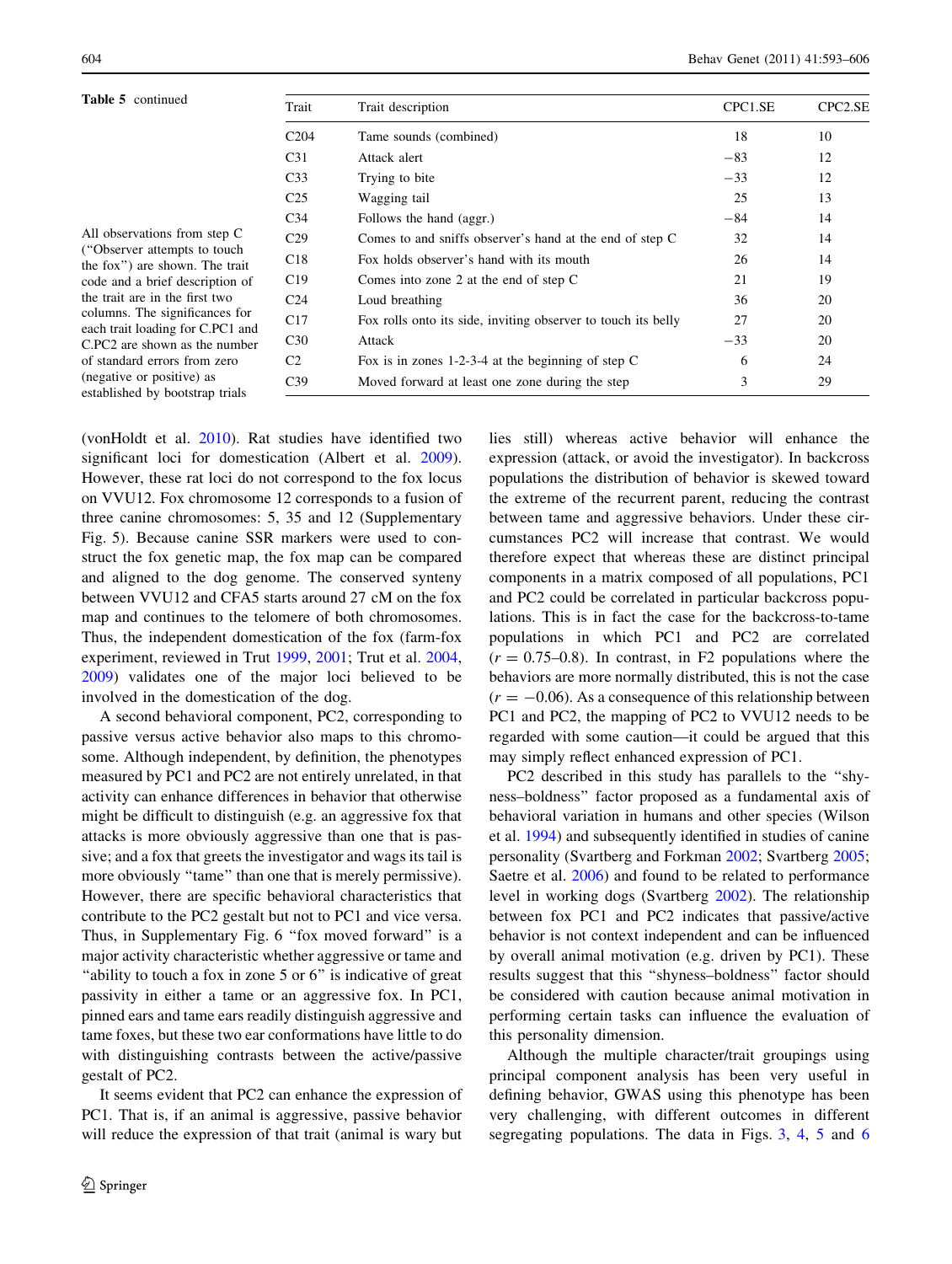<span id="page-12-0"></span>make it clear that the same loci may determine different trait outcomes in different populations. The overall frequency with which each trait outcome associated with ''tameness'' rather than ''aggressiveness'' is observed is broadly consistent with the percentage of the tame genome in each population: around 75% in the backcross-to-tame, 25% in the backcross-to-aggressive and 50% in the F2 segregating populations (see Supplementary Table I). It is not surprising, therefore, that we find differences in trait mapping (e.g. Figs. [3,](#page-7-0) [4](#page-8-0), [5,](#page-8-0) [6](#page-9-0)) between the backcross-totame, the backcross-to-aggressive and the F2 populations. It is surprising, however, that we find differences between the two backcross-to-tame populations. Although the frequencies of individual trait phenotypes remain very similar between these two populations (see Table [4](#page-6-0) and Supplementary Table I), the VVU12 mapping profiles (Figs. [3](#page-7-0), [4,](#page-8-0) [5](#page-8-0)) are significantly different. This suggests that the loci on VVU12 may be expressed differently in different genomic contexts, depending on alleles elsewhere in the genome. This finding is consistent with the results from rats (Albert et al. 2009) that demonstrated the existence of a five locus epistatic network influencing tameness. The size of our F2 populations is currently too small to evaluate epistatic interaction between loci on VVU12 and other less significant loci identified in fox pedigrees.

Tameness as a defining characteristic of domesticated animals comprises a very complex phenotype. In the informative fox populations described herein we have dissected apart multiple distinct traits that in different combinations produce a tame gestalt. Perhaps the most obvious example of this multiplicity is the combination of passive/active (PC2) with tame/aggressive (PC1) behaviors, which interact to create an impression of greater or lesser affinity/acceptance or aversion/fear in the interaction between fox and human.

Hare (Hare et al. 2002, 2005) has shown that domesticated dogs can detect human intent (theory of mind), an ability which can provide the much needed mutual trust that is required for domestication. In the absence of language, communication must rely heavily on signals conveyed by motions or body language. These signals are provided by actions such as the positioning of the animal relative to the human interrogator, expressions of body language (ear position, tail wagging), and vocalizations. The suite of traits that combine to provide variations of the tame gestalt appear from the farm-fox experiment to be quite complex. It seems reasonable that a similar path was followed in the wolf/dog transition. The homology of loci described on dog CFA 5 and fox VVU12 attests to this similarity.

The data presented here will be important for studies of behavioral traits in mixed data sets that are often used in behavioral analysis of dogs and other species including humans.

Acknowledgements We are grateful to Irina V. Pivovarova, Tatyana I. Semenova, Vasiliy V. Ivaykin, Vera I. Vladimirova, Tatyana V. Konovalova, Vera L. Haustova, and all the animal keepers at the ICG experimental farm for research assistance. We want to thank Franz Goller for insightful discussions during the writing of the manuscript. We express our profound gratitude to Marshfield Laboratories Mammalian Genotyping Service for genotyping support. Research was supported by NIH grants MH077811, EY06855, GM63056, NIH FIRCA grants TW007056 and TW008098, grants # 05-04-4837 and # 06-04-48142 of the Russian Fund for Basic Research, Program of the Russian Academy of Sciences: ''Biodiversity and Genome Dynamics'', and Cornell VERGE Initiative.

# References

- Albert FW, Carlborg O, Plyusnina I, Besnier F, Hedwig D, Lautenschläger S, Lorenz D, McIntosh J, Neumann C, Richter H, Zeising C, Kozhemyakina R, Shchepina O, Kratzsch J, Trut L, Teupser D, Thiery J, Schöneberg T, Andersson L, Pääbo S (2009) Genetic architecture of tameness in a rat model of animal domestication. Genetics 182(2):541–554
- Gácsi M, Miklósi A, Varga O, Topál J, Csányi V (2004) Are readers of our face readers of our minds? Dogs (Canis familiaris) show situation-dependent recognition of human's attention. Anim Cogn 7(3):144–153
- Gácsi M, Gyori B, Miklósi A, Virányi Z, Kubinyi E, Topál J, Csányi V (2005) Species-specific differences and similarities in the behavior of hand-raised dog and wolf pups in social situations with humans. Dev Psychobiol 47(2):111–122
- Gácsi M, Györi B, Virányi Z, Kubinyi E, Range F, Belényi B, Miklósi A (2009) Explaining dog wolf differences in utilizing human pointing gestures: selection for synergistic shifts in the development of some social skills. PLoS One 4(8):e6584
- Gilbert JR, Vance JM (1994) Isolation of genomic DNA from mammalian cells. In: Current protocols in human genetics. Wiley, Appendix A.3B, pp 1–6
- Green P, Fall K, Crooks S (1990) Documentation for CRI-MAP, version 2.4. Washington University School of Medicine, St. Louis
- Hare B, Brown M, Williamson C, Tomasello M (2002) The domestication of social cognition in dogs. Science 298(5598): 1634–1636
- Hare B, Plyusnina I, Ignacio N, Schepina O, Stepika A, Wrangham R, Trut L (2005) Social cognitive evolution in captive foxes is a correlated by-product of experimental domestication. Curr Biol 15(3):226–230
- Kukekova AV, Trut LN, Oskina IN, Kharlamova AV, Shikhevich SG, Kirkness EF, Aguirre GD, Acland GM (2004) A marker set for construction of a genetic map of the silver fox (Vulpes vulpes). J Hered 95:185–194
- Kukekova AV, Oskina IN, Kharlamova AV, Chase K, Erb HN, Aguirre GD, Lark KG, Trut LN, Acland GM (2005) In: Ostrander EA, Giger U, Lindblad-Toh K (eds) The dog and its genome. Cold Spring Harbor Laboratory Press, Woodbury NY, pp 515–538
- Kukekova AV, Trut LN, Oskina IN, Johnson JL, Temnykh SV, Kharlamova AV, Shepeleva DV, Gulievich RG, Shikhevich SG, Graphodatsky AS, Aguirre GD, Acland GM (2007) A meiotic linkage map of the silver fox, aligned and compared to the canine genome. Genome Res 17(3):387–399
- Kukekova AV, Trut LN, Chase K, Shepeleva DV, Vladimirova AV, Kharlamova AV, Oskina IN, Stepika A, Klebanov S, Erb HN, Acland GM (2008) Measurement of segregating behaviors in experimental silver fox pedigrees. Behav Genet 38(2):185–194